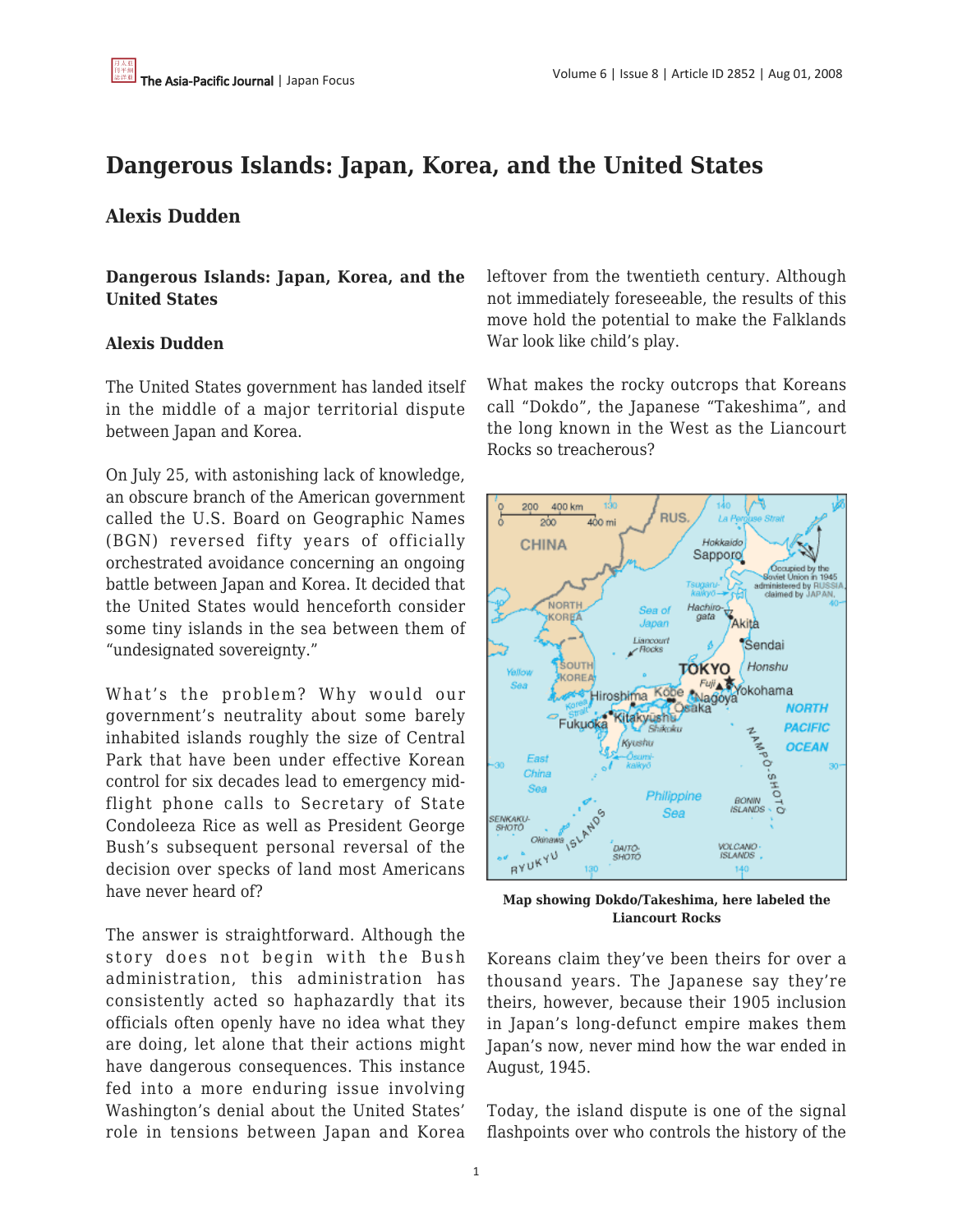twentieth century. In its mix, the 1905 act came with American blessings and set the stage for Japan's takeover of the Korean peninsula five years later.

Surprising to those unfamiliar with the hate that infuses the unresolved legacies of Japan's colonization of Korea (1905-1945), even the hint of discussion over control of these islands can incense both Koreans and Japanese, but especially Koreans for whom these islands stand now as axiomatic of the nation's pride, defined against Japan. Extravagant measures such as the Korean-sponsored full-page ad in a July New York Times proclaiming Dokdo as Korean are [normal.](http://www.forthenextgeneration.com/)

Until now, Washington has managed to keep the U.S out of the fray. Yet, last week brought us back to 1952, when America's occupation of Japan ended, and the United States determined who owned what in East Asia and the Pacific.

In 1952, the United States commanded responsibility for designating sovereignty over the islands in question today. America sidestepped doing so at the time, making Washington's feigned disinterest ever since the proverbial elephant in the room.

Immediately following World War II, the American government took control of Japanese and South Korean sovereignty. By occupying the region, then, the United States involved itself right away in the island controversy as well as in Japan and Korea's problems, confronting the lived history of their recent era. In particular, the American drafters of the San Francisco Treaty—and especially John Foster Dulles—exercised enormous power when they geographically redefined what "Japan" meant, and the detritus of those decisions exists today in the form of the island disputes Japan has not only with Korea but also with China and Russia. The treaty effected Japan's loss of the big obvious parts of the Asian mainland as well as the Kuriles, Taiwan, and Jeju, among other islands. At the same time, its authors granted America sole possession of the Bonin islands and Okinawa, which the United States has subsequently "given back," although the sheer magnitude of U.S. military presence on Okinawa today continues to make many there wonder what sovereignty means.

During President Bush's trip to Seoul last week en route to the Olympics, President Lee Myungbak made a point of showing the world where the islands were and that they were Korean.



**President Bush receives a geography lesson from Lee Myung-bak**

Washington must not overlook its place in the problem now. Despite great strides in the socalled soft power realm of cultural productivity and civic group activism, other political and social movements in Korea and Japan have a full head of steam and are headed on a collision course. The recent island flare-up, for example, involved the South Korean government canceling middle school exchange programs to Niigata and other regions. Bloggers in Japan of all political persuasions took Korea to task for dwelling in the past, which, noticeably, remains lacking in detail to many in Japan.

South Koreans have achieved a vibrant democracy and can hold their government accountable for its dealings with the United States. In Japan, the far right dominates the agenda of the center. Much of its strength derives from blaming the United States for stripping Japan of its historical prestige.